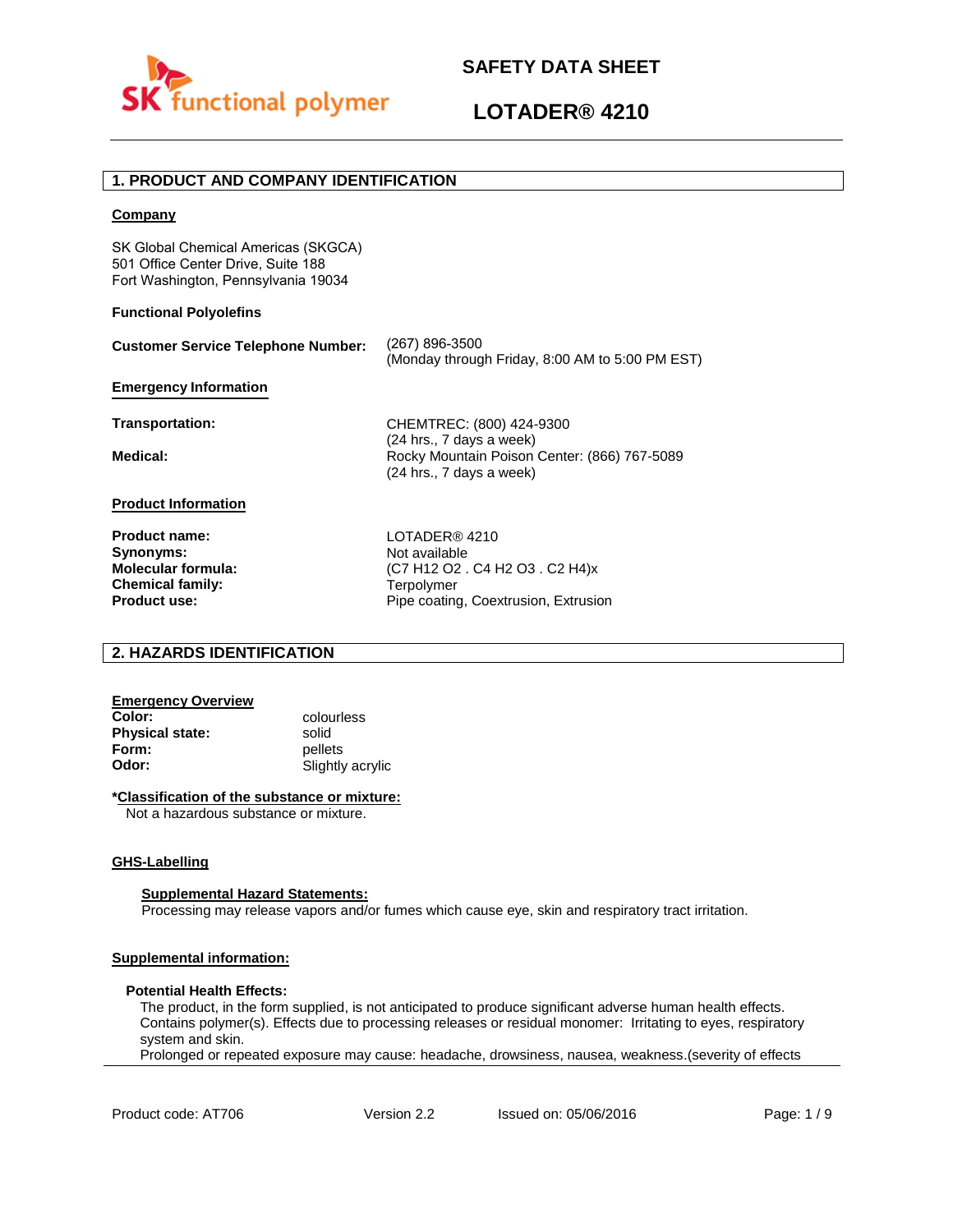

depends on extent of exposure) .

#### **Other:**

Handle in accordance with good industrial hygiene and safety practice. (pellets/granules) This product may release fume and/or vapor of variable composition depending on processing time and temperature.

## **3. COMPOSITION/INFORMATION ON INGREDIENTS**

| <b>Chemical Name</b>                                                     | CAS-No.    | Wt/Wt        | <b>GHS Classification**</b> |
|--------------------------------------------------------------------------|------------|--------------|-----------------------------|
| 2-Propenoic acid, butyl ester, polymer with<br>ethene and 2,5-furandione | 64652-60-4 | $\leq$ 100 % | Not classified              |

\*\*For the full text of the H-Statements mentioned in this Section, see Section 16.

### **4. FIRST AID MEASURES**

#### **4.1. Description of necessary first-aid measures:**

#### **Inhalation:**

If inhaled, remove victim to fresh air.

#### **Skin:**

In case of contact, immediately flush skin with plenty of water. If molten polymer gets on the skin, cool rapidly with cold water. Do not peel solidified product off the skin. Obtain medical treatment for thermal burns. Remove material from clothing. Wash clothing before reuse. Thoroughly clean shoes before reuse.

#### **Eyes:**

Immediately flush eye(s) with plenty of water. Obtain medical treatment for thermal burns.

#### **Ingestion:**

If swallowed, DO NOT induce vomiting. Get medical attention. Never give anything by mouth to an unconscious person.

#### **4.2. Most important symptoms/effects, acute and delayed:**

For most important symptoms and effects (acute and delayed), see Section 2 (Hazard Statements and Supplemental Information) and Section 11 (Toxicology Information) of this SDS.

#### **4.3. Indication of immediate medical attention and special treatment needed, if necessary:**

Unless otherwise noted in Notes to Physician, no specific treatment noted; treat symptomatically.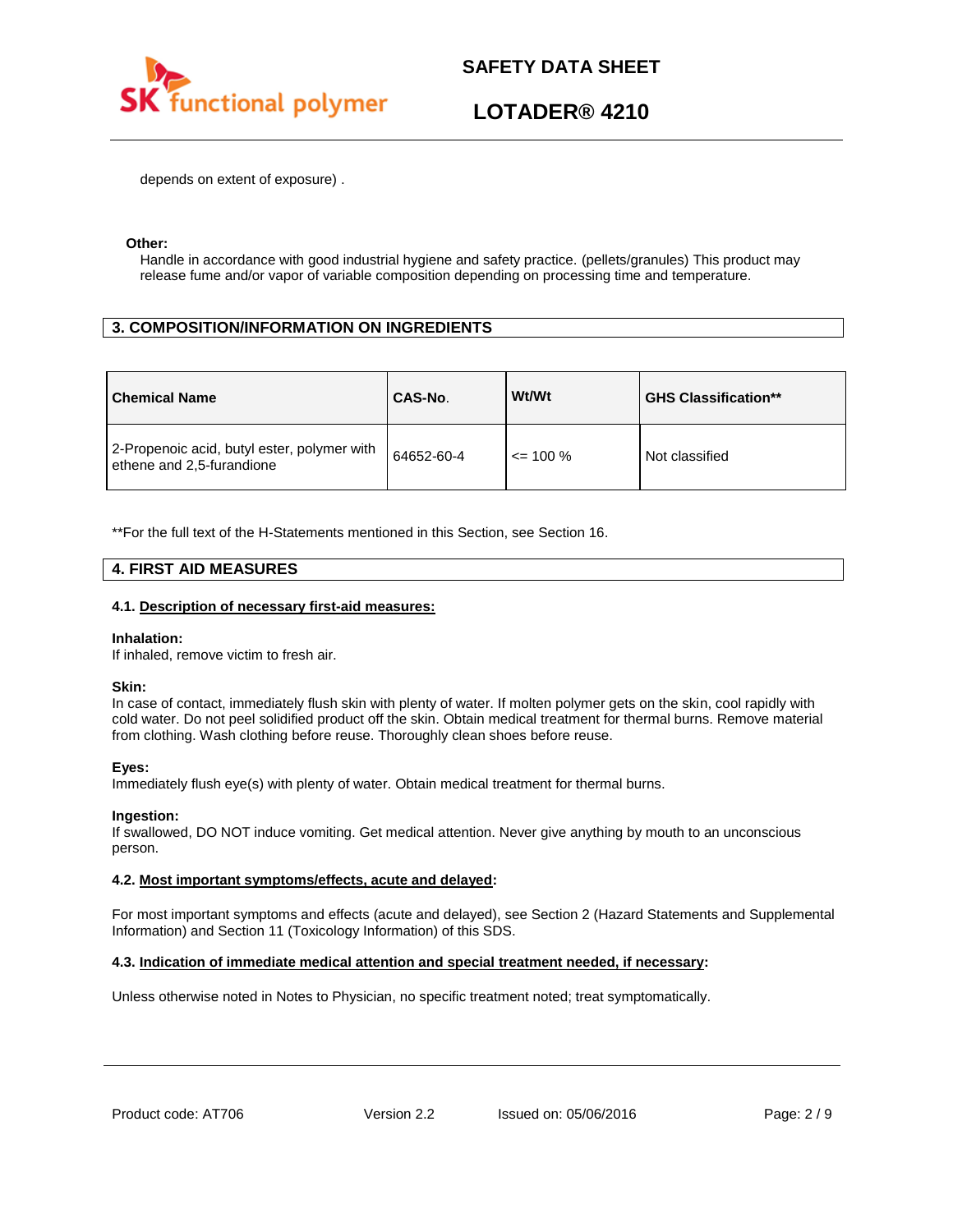

## **LOTADER® 4210**

### **5. FIREFIGHTING MEASURES**

#### **Extinguishing media (suitable):**

Water spray, Carbon dioxide (CO2), Foam, Dry chemical

#### **Protective equipment:**

Fire fighters and others who may be exposed to products of combustion should wear full fire fighting turn out gear (full Bunker Gear) and self-contained breathing apparatus (pressure demand / NIOSH approved or equivalent).

#### **Further firefighting advice:**

Fire fighting equipment should be thoroughly decontaminated after use.

#### **Fire and explosion hazards:**

When burned, the following hazardous products of combustion can occur: Carbon oxides Hazardous organic compounds

### **6. ACCIDENTAL RELEASE MEASURES**

#### **Personal precautions, Emergency procedures, Methods and materials for containment/clean-up:**

Prevent further leakage or spillage if you can do so without risk. Ventilate the area. Sweep up and shovel into suitable properly labeled containers for prompt disposal. Possible fall hazard – floor may become slippery from leakage/spillage of product. Avoid dispersal of spilled material and runoff and contact with soil, waterways, drains and sewers. Consult a regulatory specialist to determine appropriate state or local reporting requirements, for assistance in waste characterization and/or hazardous waste disposal and other requirements listed in pertinent environmental permits.

#### **Protective equipment:**

Appropriate personal protective equipment is set forth in Section 8.

### **7. HANDLING AND STORAGE**

#### **Handling**

#### **General information on handling:**

Avoid breathing dust.

Avoid breathing processing fumes or vapors.

Handle in accordance with good industrial hygiene and safety practices. These practices include avoiding unnecessary exposure and removal of material from eyes, skin, and clothing.

#### **Storage**

#### **General information on storage conditions:**

Keep in a dry, cool place. Store in closed containers, in a secure area to prevent container damage and subsequent spillage.

**Storage stability – Remarks:**  Stable under recommended storage conditions.

#### **Storage incompatibility – General:**  None known.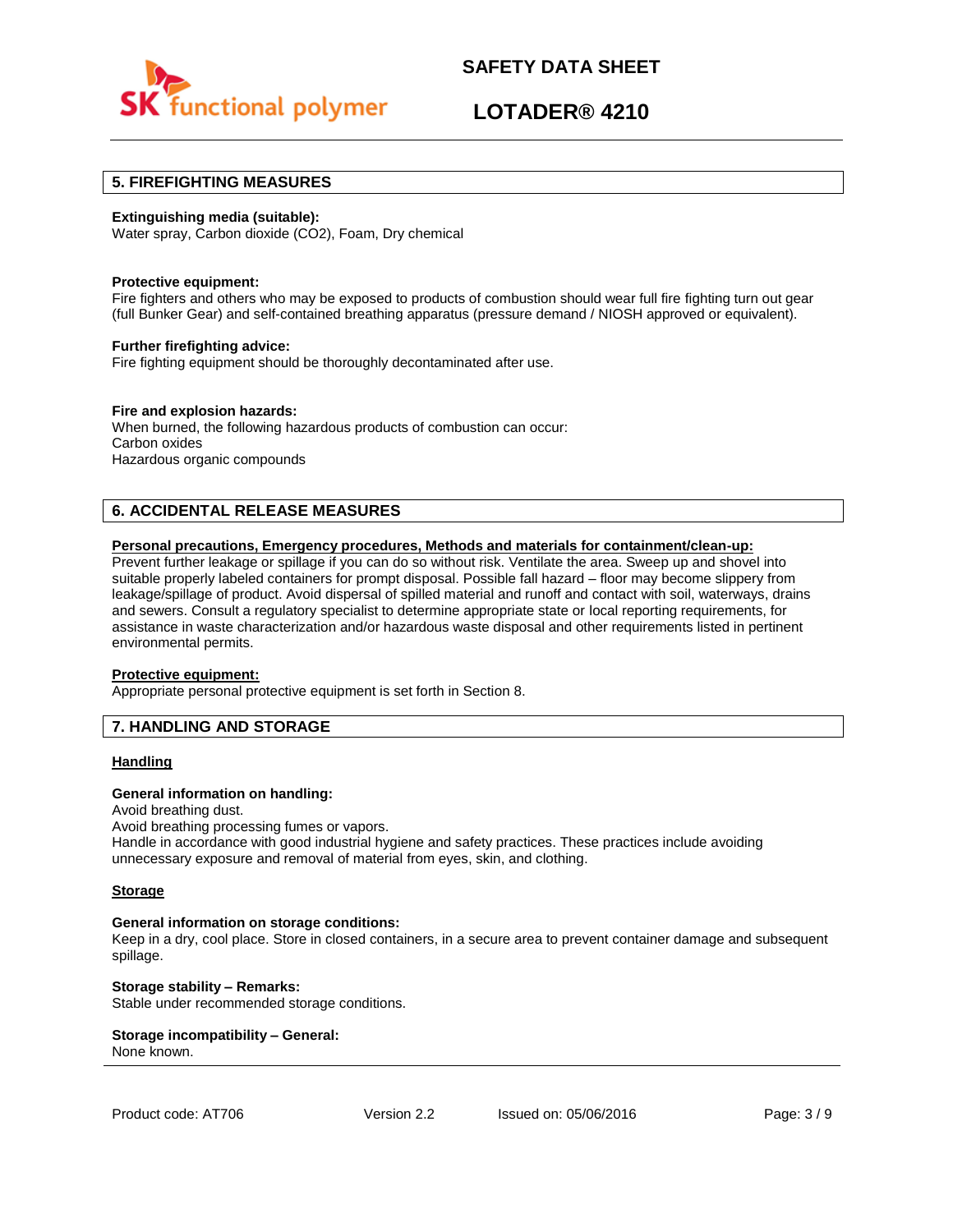

### **8. EXPOSURE CONTROLS/PERSONAL PROTECTION**

#### **Airborne Exposure Guidelines:**

#### **Particles Not Otherwise Specified / Nuisance Dust (Proprietary)**

US. ACGIH Threshold Limit Values

| Inhalable particles.  |
|-----------------------|
| $10 \text{ ma/m}$ 3   |
| Respirable particles. |
| $3 \text{ mg/m}$      |
|                       |

US. OSHA Table Z-1 Limits for Air Contaminants (29 CFR 1910.1000)

| п<br>г<br>۰, |  |
|--------------|--|
|              |  |

**Form:** Respirable fraction. 5 mg/m3

**Form:** Total dust

PEL: 15 mg/m3

US. OSHA Table Z-3 (29 CFR 1910.1000)

| Form:                 | Respirable fraction.                           |
|-----------------------|------------------------------------------------|
| Time weighted average | 15 millions of particles per cubic foot of air |
| Form:                 | Total dust                                     |
| Time weighted average | 50 millions of particles per cubic foot of air |
| Form:                 | Respirable fraction.                           |
| Time weighted average | $5 \text{ mg/m}$                               |
| Form:                 | Total dust                                     |
| Time weighted average | $15 \text{ mg/m}$                              |

Only those components with exposure limits are printed in this section. Limits with skin contact designation above have skin contact effect. Air sampling alone is insufficient to accurately quantitate exposure. Measures to prevent significant cutaneous absorption may be required. Limits with a sensitizer designation above mean that exposure to this material may cause allergic reactions.

#### **Engineering controls:**

Investigate engineering techniques to reduce exposures below airborne exposure limits or to otherwise reduce exposures. Provide ventilation if necessary to minimize exposures or to control exposure levels to below airborne exposure limits (if applicable see above).If practical, use local mechanical exhaust ventilation at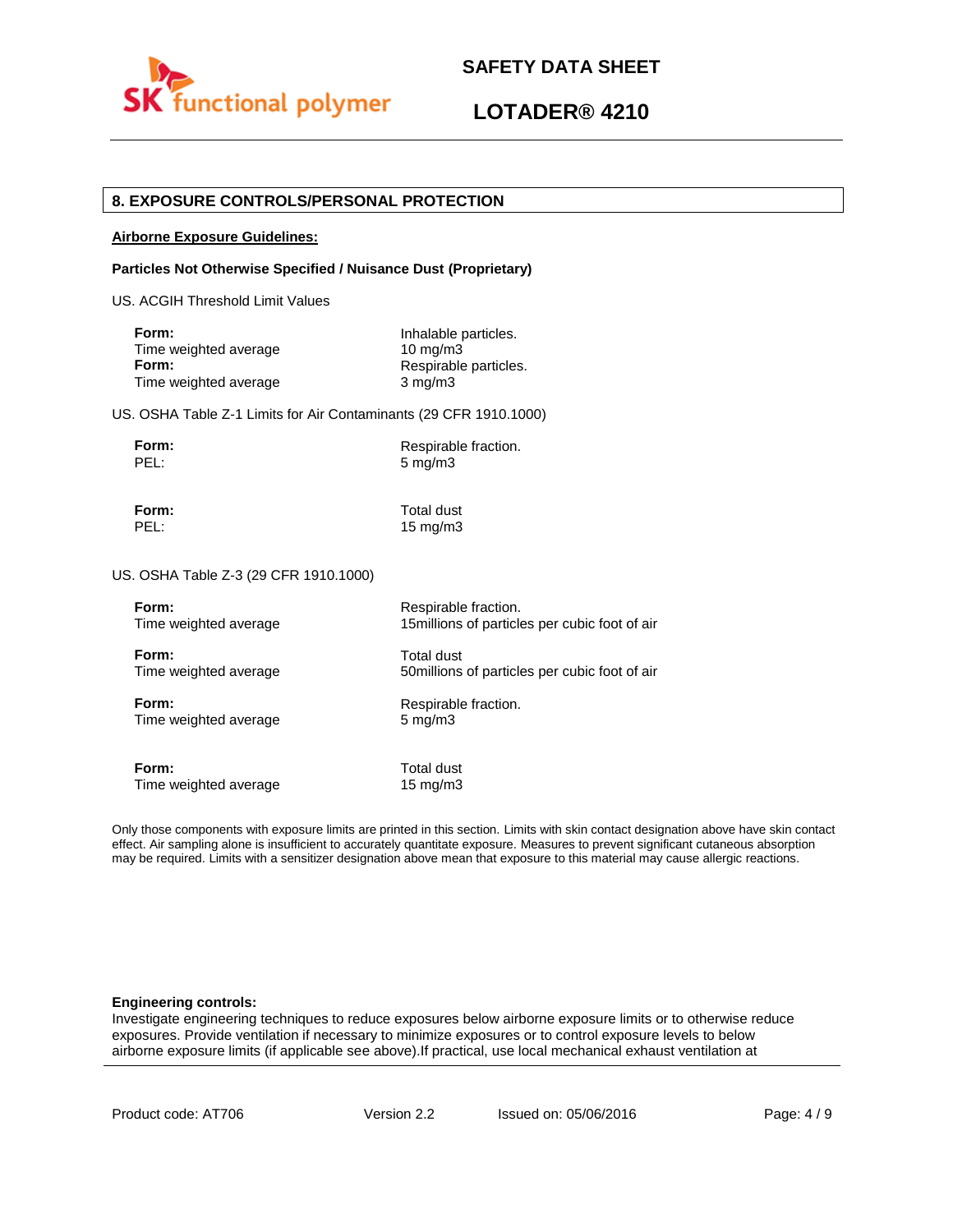

sources of air contamination such as open process equipment.

#### **Respiratory protection:**

Avoid breathing dust. Avoid breathing processing fumes or vapors. Where airborne exposure is likely or airborne exposure limits are exceeded (if applicable, see above), use NIOSH approved respiratory protection equipment appropriate to the material and/or its components and substances released during processing. Consult respirator manufacturer to determine appropriate type equipment for a given application. Observe respirator use limitations specified by NIOSH or the manufacturer. For emergency and other conditions where there may be a potential for significant exposure or where exposure limit may be significantly exceeded, use an approved full face positive-pressure, self-contained breathing apparatus or positive-pressure airline with auxiliary self-contained air supply. Respiratory protection programs must comply with 29 CFR § 1910.134.

#### **Skin protection:**

Processing of this product releases vapors or fumes which may cause skin irritation. Wearing protective gloves is recommended. Wash hands and contaminated skin thoroughly after contact with processing fumes or vapors. Wash thoroughly after handling.

#### **Eye protection:**

Use good industrial practice to avoid eye contact. Processing of this product releases vapors or fumes which may cause eye irritation. Where eye contact may be likely, wear chemical goggles and have eye flushing equipment available.

| Color:                                 | colourless               |
|----------------------------------------|--------------------------|
| <b>Physical state:</b>                 | solid                    |
| Form:                                  | pellets                  |
| Odor:                                  | Slightly acrylic         |
| <b>Odor threshold:</b>                 | No data available        |
| <b>Flash point</b>                     | No data available        |
| <b>Auto-ignition</b><br>temperature:   | $> 842$ °F ( $> 450$ °C) |
| Lower flammable limit<br>$(LFL)$ :     | No data available        |
| <b>Upper flammable limit</b><br>(UEL): | No data available        |
| pH:                                    | No data available        |
| Density:                               | 940 kg/m3                |
| Vapor pressure:                        | No data available        |

## **9. PHYSICAL AND CHEMICAL PROPERTIES**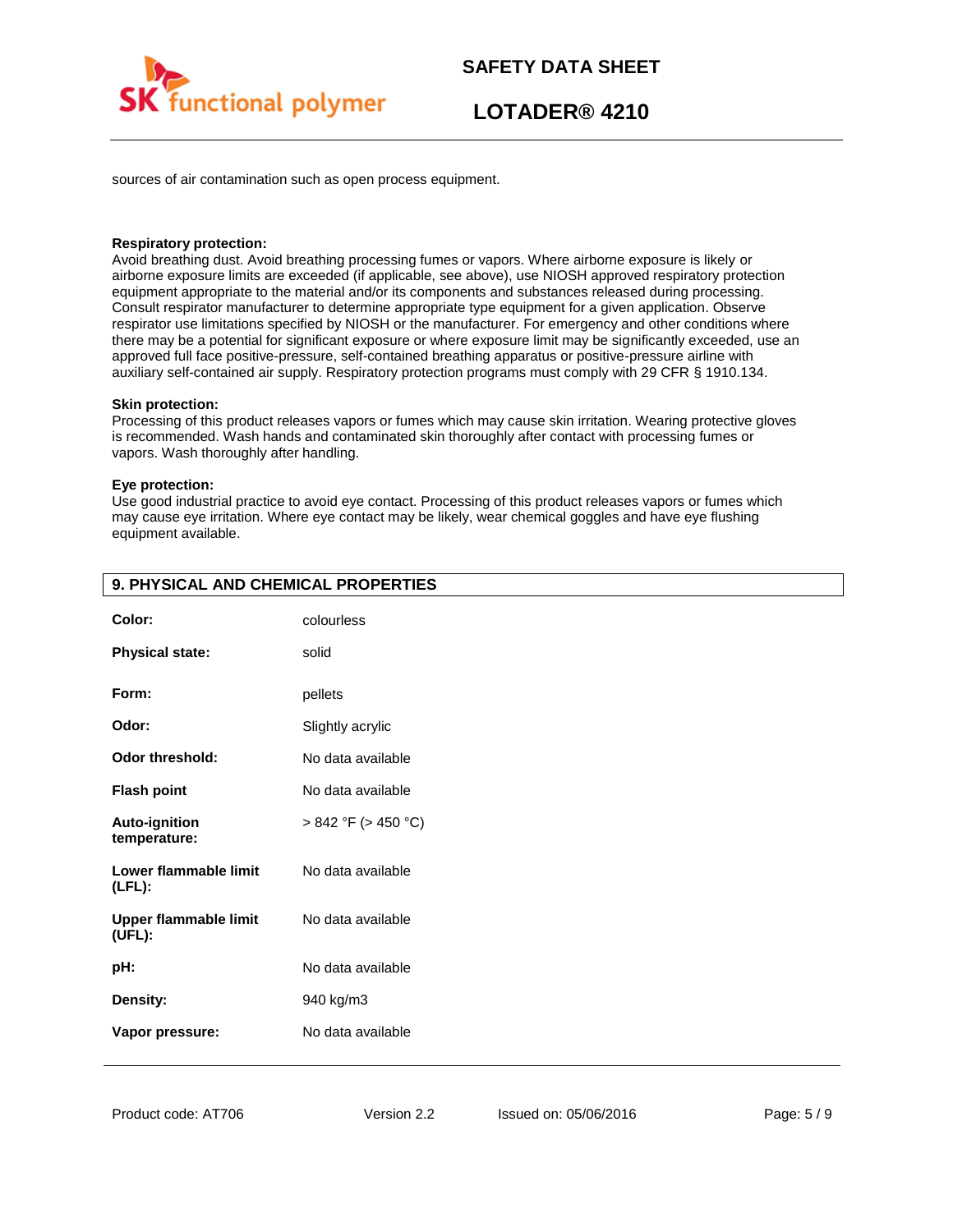

## **LOTADER® 4210**

| Vapor density:                         | No data available                   |
|----------------------------------------|-------------------------------------|
| <b>Boiling point/boiling</b><br>range: | No data available                   |
| Melting point/range:                   | 203 - 225 °F (95 - 107 °C)          |
| <b>Freezing point:</b>                 | No data available.                  |
| <b>Evaporation rate:</b>               | No data available                   |
| Solubility in water:                   | insoluble                           |
| Viscosity, dynamic:                    | No data available                   |
| Oil/water partition<br>coefficient:    | No data available                   |
| <b>Thermal decomposition</b>           | $>$ 572 °F ( $>$ 300 °C)            |
| <b>Flammability:</b>                   | See GHS Classification in Section 2 |
|                                        |                                     |

## **10. STABILITY AND REACTIVITY**

#### **Stability:**

The product is stable under normal handling and storage conditions.

#### **Hazardous reactions:**

Hazardous polymerization does not occur.

## **Materials to avoid:**

None known.

#### **Conditions / hazards to avoid:**

Avoid storing in moist and warm conditions. (to maintain the technical properties of the product). See Hazardous Decomposition Products below.

#### **Hazardous decomposition products:**

Temperature exceeding 300 °C: Thermal decomposition giving flammable and toxic products : Carbon oxides Hazardous organic compounds Acrylates

### **11. TOXICOLOGICAL INFORMATION**

Data on this material and/or its components are summarized below.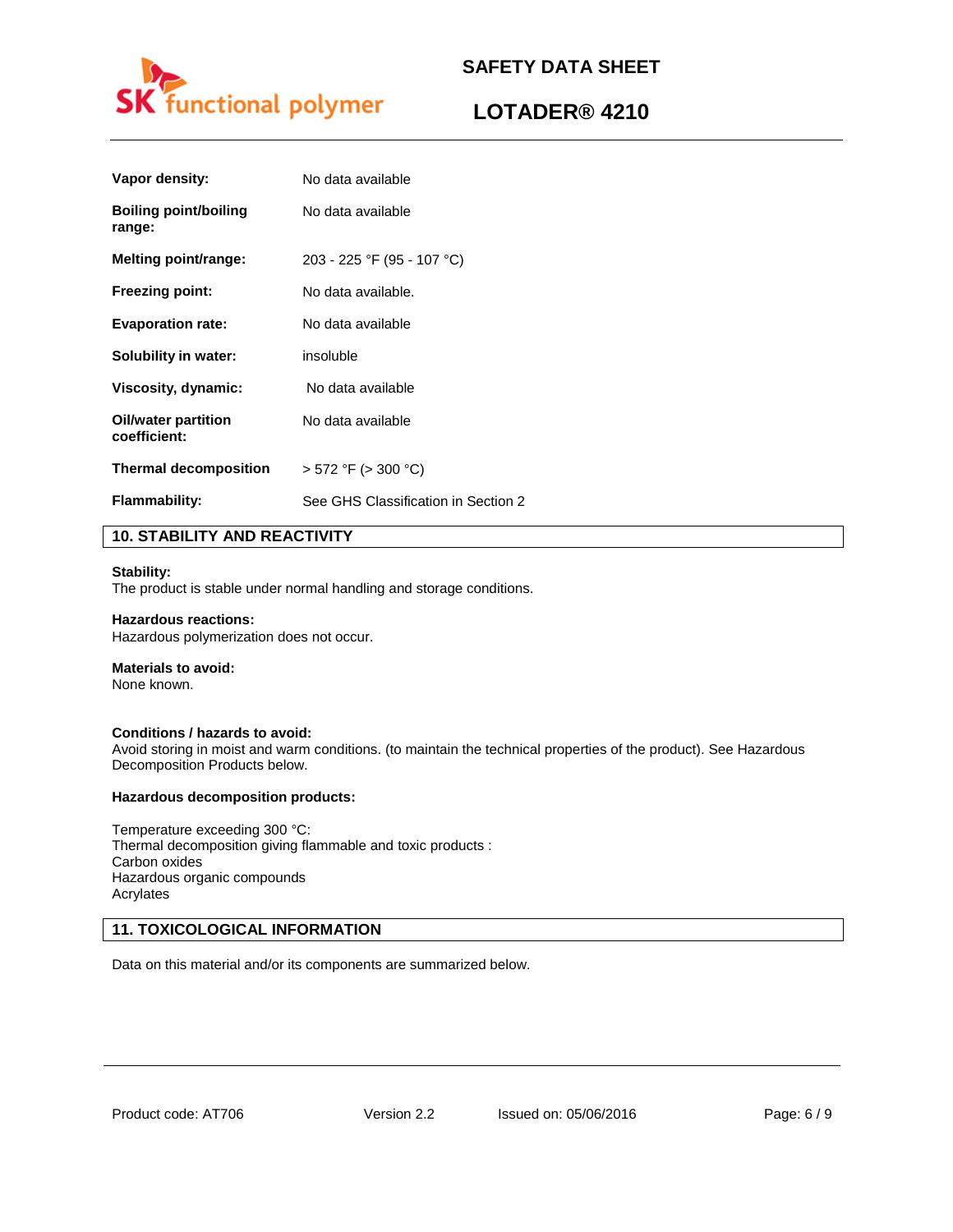

## **LOTADER® 4210**

#### **Data for 2-Propenoic acid, butyl ester, polymer with ethene and 2,5-furandione (64652-60-4)**

#### **Other information**

The information presented is from representative materials in this chemical class. The results may vary depending on the test substance. Effects due to processing releases or residual monomer: Possible cross sensitization with other acrylates and methacrylates

### **12. ECOLOGICAL INFORMATION**

#### **Chemical Fate and Pathway**

No data are available.

#### **Ecotoxicology**

No data are available.

### **13. DISPOSAL CONSIDERATIONS**

#### **Waste disposal:**

Where possible recycling is preferred to disposal or incineration. If recycling is not an option, incinerate or dispose of in accordance with federal, state, and local regulations. Pigmented, filled and/or solvent laden product may require special disposal practices in accordance with federal, state and local regulations. Consult a regulatory specialist to determine appropriate state or local reporting requirements, for assistance in waste characterization and/or hazardous waste disposal and other requirements listed in pertinent environmental permits. Note: Chemical additions to, processing of, or otherwise altering this material may make this waste management information incomplete, inaccurate, or otherwise inappropriate. Furthermore, state and local waste disposal requirements may be more restrictive or otherwise different from federal laws and regulations.

### **14. TRANSPORT INFORMATION**

#### **US Department of Transportation (DOT):** not regulated

#### **International Maritime Dangerous Goods Code (IMDG):** not regulated

### **15. REGULATORY INFORMATION**

#### **Chemical Inventory Status**

| EU. EINECS                                                           | <b>EINECS</b> | Conforms to                                                      |
|----------------------------------------------------------------------|---------------|------------------------------------------------------------------|
| United States TSCA Inventory                                         | TSCA          | The components of this product are all on<br>the TSCA Inventory. |
| Canadian Domestic Substances List (DSL)                              | DSL           | All components of this product are on the<br>Canadian DSL        |
| China. Inventory of Existing Chemical Substances in<br>China (IECSC) | IECSC (CN)    | Conforms to                                                      |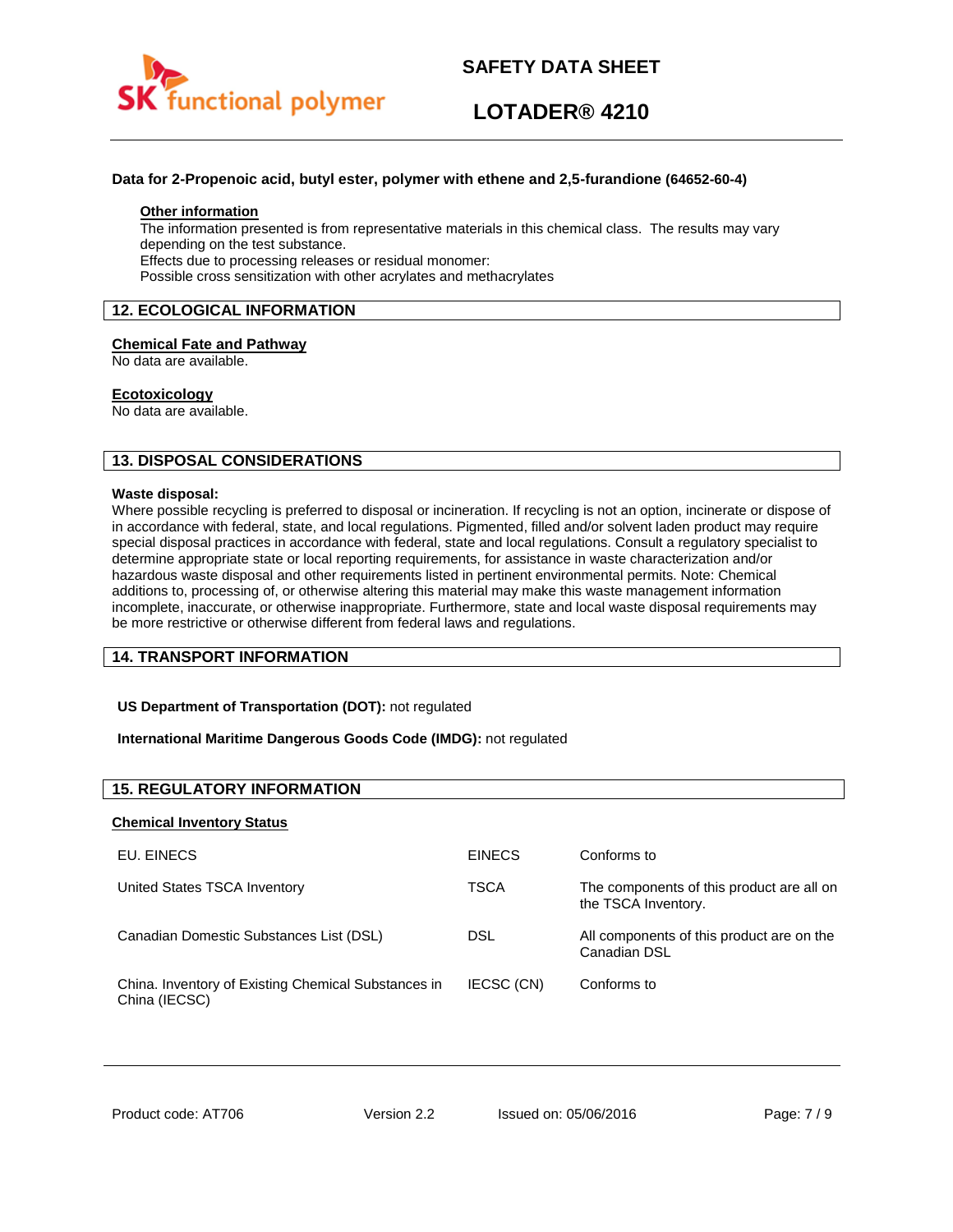

## **LOTADER® 4210**

| Japan. ENCS - Existing and New Chemical<br>Substances Inventory       | ENCS (JP)   | Conforms to |
|-----------------------------------------------------------------------|-------------|-------------|
| Japan. ISHL - Inventory of Chemical Substances                        | ISHL (JP)   | Conforms to |
| Korea. Korean Existing Chemicals Inventory (KECI)                     | KECI (KR)   | Conforms to |
| Philippines Inventory of Chemicals and Chemical<br>Substances (PICCS) | PICCS (PH)  | Conforms to |
| Australia Inventory of Chemical Substances (AICS)                     | <b>AICS</b> | Conforms to |

#### **United States – Federal Regulations**

#### **SARA Title III – Section 302 Extremely Hazardous Chemicals:**

The components in this product are either not SARA Section 302 regulated or regulated but present in negligible concentrations.

### **SARA Title III - Section 311/312 Hazard Categories:**

No SARA Hazards

### **SARA Title III – Section 313 Toxic Chemicals:**

This material does not contain any chemical components with known CAS numbers that exceed the threshold (De Minimis) reporting levels established by SARA Title III, Section 313.

#### **Comprehensive Environmental Response, Compensation, and Liability Act (CERCLA) - Reportable Quantity (RQ):**

The components in this product are either not CERCLA regulated, regulated but present in negligible concentrations, or regulated with no assigned reportable quantity.

#### **United States – State Regulations**

#### **New Jersey Right to Know**

No components are subject to the New Jersey Right to Know Act.

#### **Pennsylvania Right to Know**

Chemical name CAS-No. 2-Propenoic acid, butyl ester, polymer with ethene and 2,5 furandione 64652-60-4

#### **California Prop. 65**

This product does not contain any chemicals known to the State of California to cause cancer, birth defects, or any other reproductive defects.

## **16. OTHER INFORMATION**